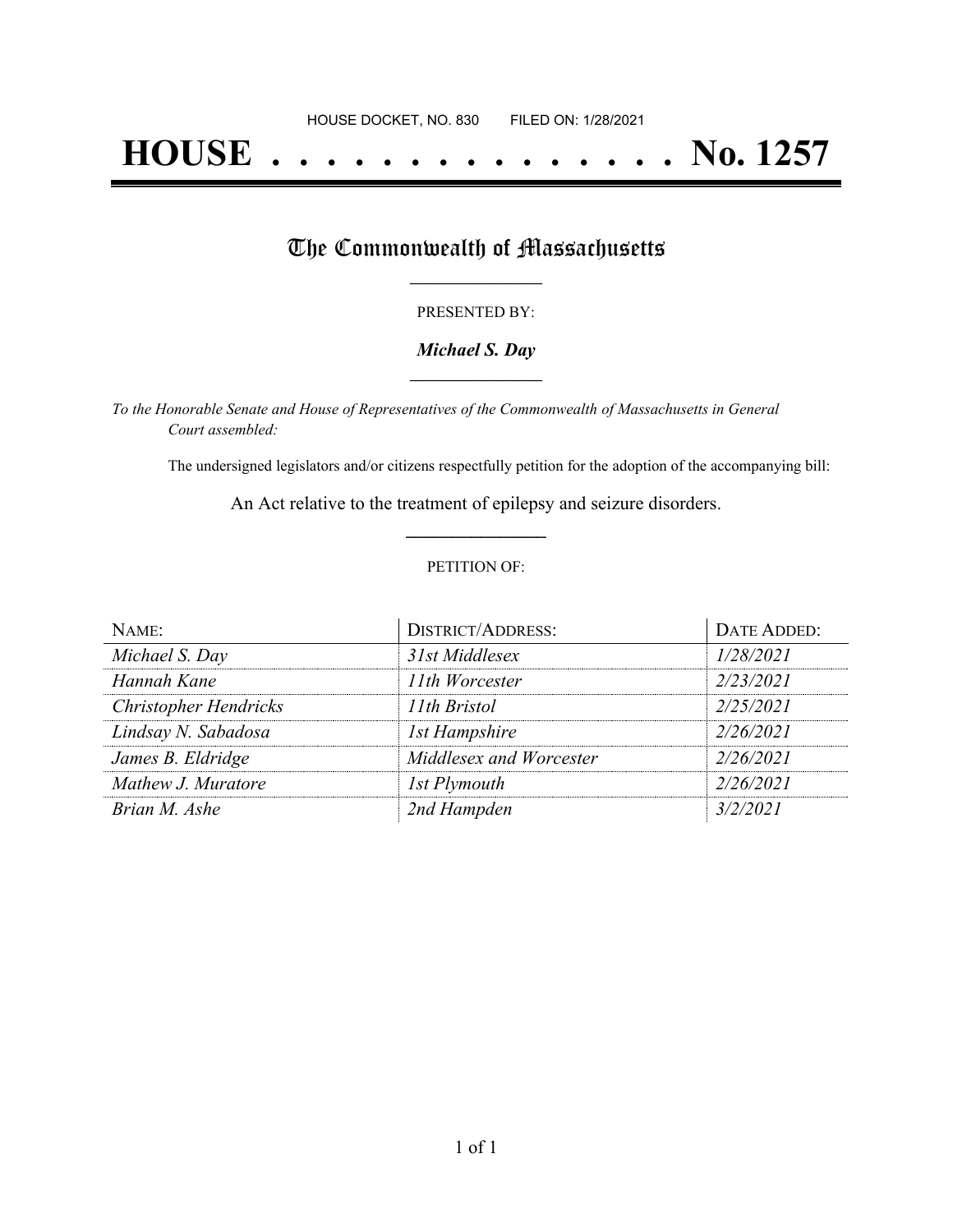## **HOUSE . . . . . . . . . . . . . . . No. 1257**

By Mr. Day of Stoneham, a petition (accompanied by bill, House, No. 1257) of Michael S. Day and others relative to the treatment of epilepsy and seizure disorders. Health Care Financing.

#### [SIMILAR MATTER FILED IN PREVIOUS SESSION SEE HOUSE, NO. *1145* OF 2019-2020.]

### The Commonwealth of Massachusetts

**In the One Hundred and Ninety-Second General Court (2021-2022) \_\_\_\_\_\_\_\_\_\_\_\_\_\_\_**

**\_\_\_\_\_\_\_\_\_\_\_\_\_\_\_**

An Act relative to the treatment of epilepsy and seizure disorders.

Be it enacted by the Senate and House of Representatives in General Court assembled, and by the authority *of the same, as follows:*

1 SECTION 1. Chapter 118E of the General Laws is hereby amended by inserting after

2 section 10J the following section:-

| 3              | Section 10K. The division and its contracted health insurers, health plans, health             |
|----------------|------------------------------------------------------------------------------------------------|
| $\overline{4}$ | maintenance organizations, behavioral health management firms and third-party administrators   |
| $5^{\circ}$    | under contract with state Medicaid (MassHealth) shall establish a step therapy program for     |
| 6              | prescription medications for the treatment of epilepsy and seizure disorders. Said program may |
| $\tau$         | condition coverage and payment for epilepsy and seizure disorder medication on a requirement   |
| 8              | that the patient try and fail on not more than one other prescription medication prior to the  |
| 9              | prescribed medication being authorized.                                                        |